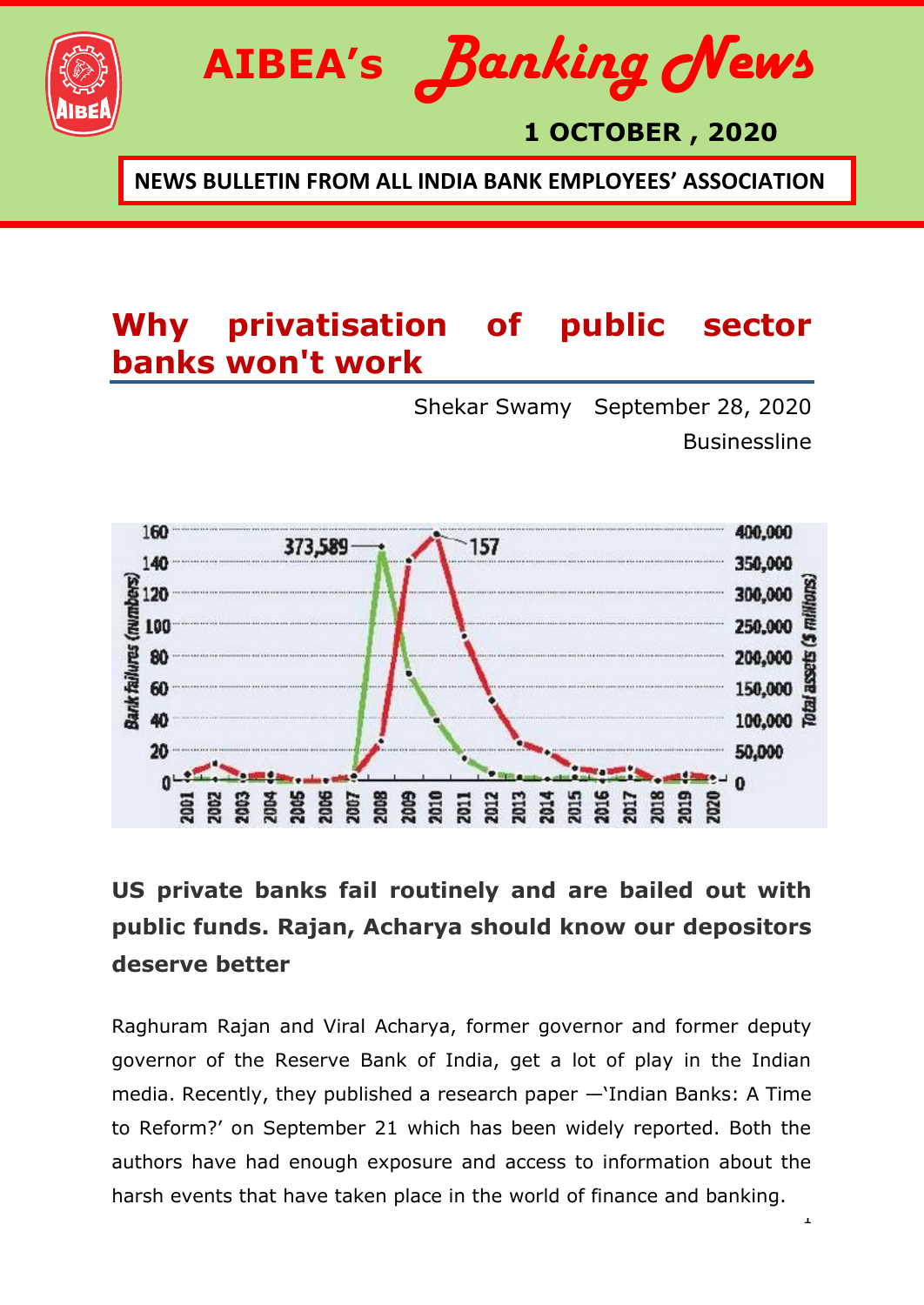So, when they write a paper, one would expect these experiences provoke a thoughtful reflection. It amounts to a shocking failure of academic rigour and integrity that the prescriptions given in the paper, euphemistically called reforms, become unidimensional, looking at one aspect of banking and completely ignoring the needs of the most important stakeholder.

Rajan and Acharya say that due to the pandemic, India cannot afford to fund its banks. The dimension they focus on is credit growth and management of loans — the assets side of the banks' balance sheet. Therefore, one of their prescriptions is the oft-repeated agenda of Big Capital, which is the privatisation of Indian banks and handing over the banking system to investors. The authors identify these investors on page 24 of their paper: "It might be especially valuable if these investors have financial sophistication (a *foreign financial firm* or a domestic private bank) and technology sophistication (a fintech firm or a technologyfocused *private equity* investor)" (emphasis mine).

Rajan and Acharya's paper includes many recommendations under different heads such as 'Dealing With Bad Loans', 'Improving Performance', 'Alternatives For Ownership Structure of Banks', 'Strengthening Risk Management' etc.

Let's, for now, look at the proposal to privatise public sector banks.

The question of ownership has to be seen first from the perspective of the most important stakeholder in banks  $-$  the depositor. This is the liabilities side of the banks' balance sheet, the side ignored by Rajan and Acharya. There are around 2.5 billion current and savings accounts in Indian banks. This is the source of money for the banks to lend. The loans extended by banks would be less than 10 per cent of this number, including credit card loans.

#### **A bad idea**

Privatisation of banks is a terrible idea from the depositors' point of view for reasons given below: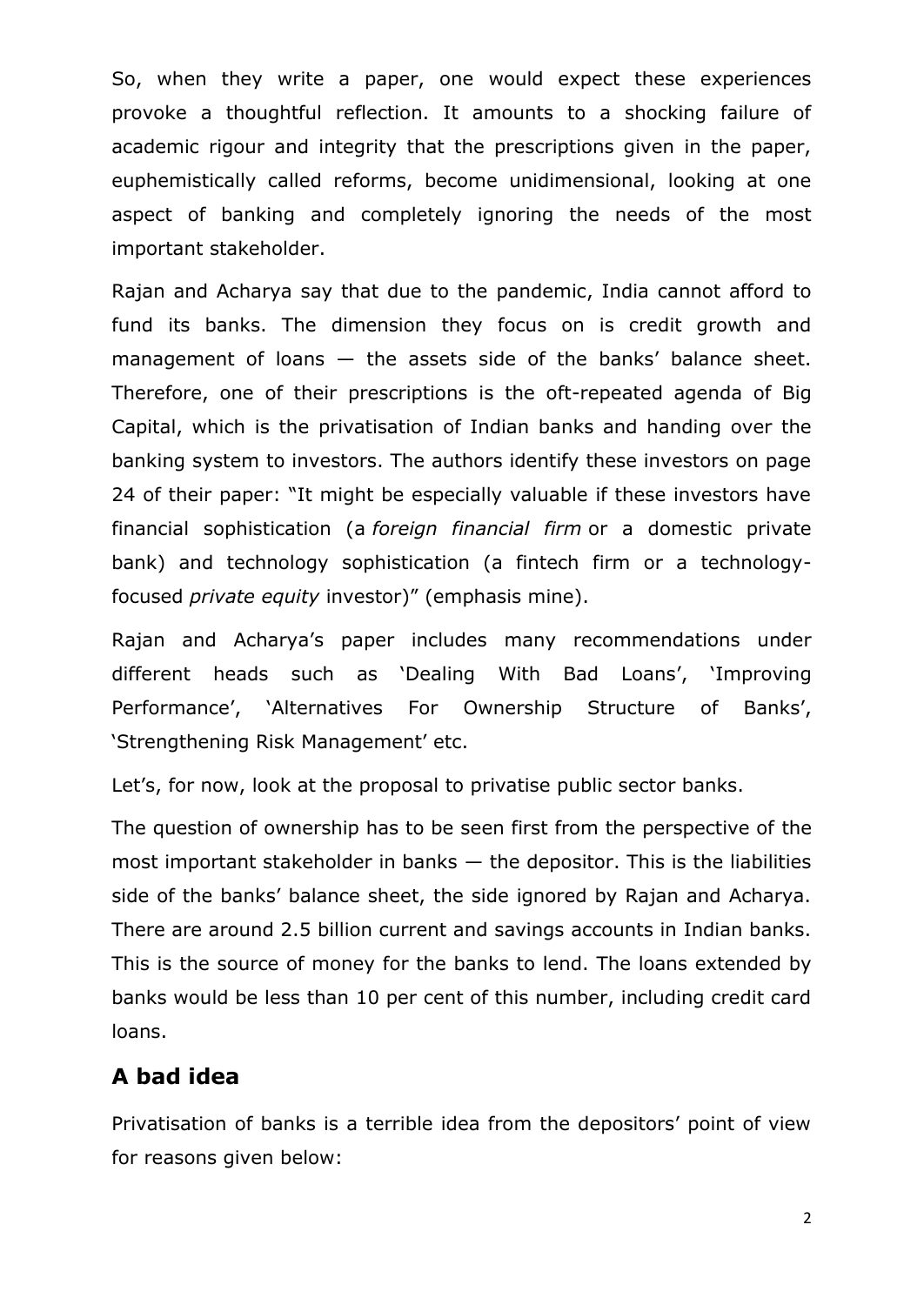#### **1) Private players in the financial sector are prone to**

**failure:** The world felt the shock waves as the financial markets collapsed in 2008, caused by over-reaching private players. In what has been documented copiously as the subprime mortgage crisis, this resulted in the biggest economic downturn since the great depression of the 1930s hurting millions of people.

A deeper crisis was averted only with the US Federal government, and other governments, providing the bailout. What is remarkable about this crisis is this — not one banker or executive of a financial organisation went to jail for this extraordinary level of fraud imposed on the world. Rajan and Acharya are advocating that Indian banks should be handed over to investors and private players with a similar DNA.

**2) Private banks fail all the time:** The website of the US Federal Deposit Insurance Corporation (FDIC)  $-$  an independent body created by the US Congress to maintain stability and public confidence in financial system  $-$  carries this information prominently. In the 20 years from 2001 to 2020, as many as 559 private banks with assets of \$721 billion failed in the US (see chart). What happened to the depositors? It was the problem of the FDIC to bail them out.

The principle followed by private banks is this. When they make profits, it goes to shareholders. When they make losses, it gets socialised and falls in the lap of the government to make good the deposits either through insurance or taxpayer bailout. This has happened again and again. This is what Rajan and Acharya are prescribing as reforms.

**3) Big private banks can fail any time:** There is a myth that if a bank gets large enough, it will not fail. Wrong. While one can agree that the larger the bank, the greater its ability to absorb losses, this does not mean it cannot fail. The axiom "Higher you go, harder the fall" applies best to private banks. This year we were all witness to the failure and subsequent reorganisation of YES Bank.

Let's take some bigger examples.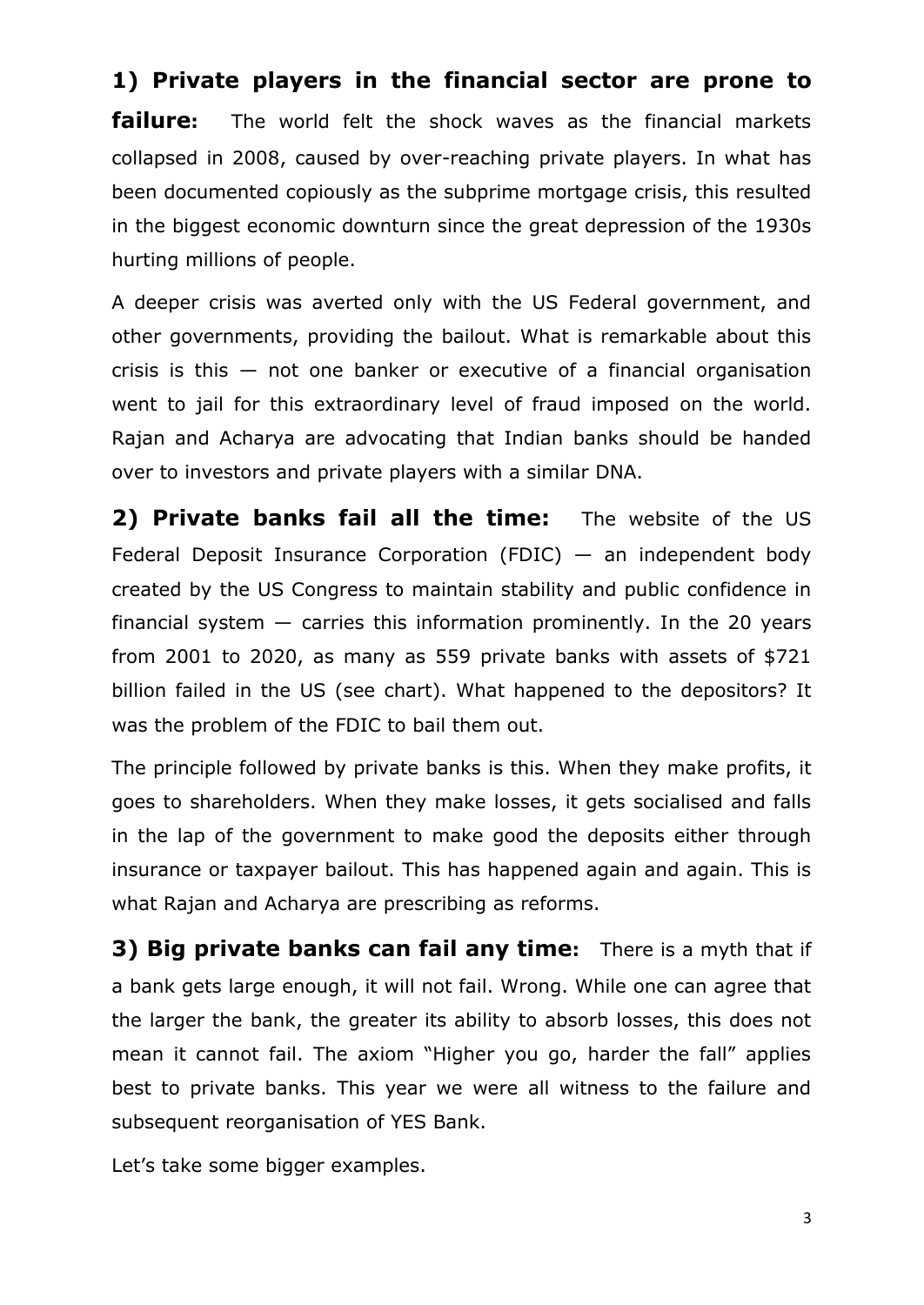**Citibank:** Founded in 1812, this is an outstanding example of how large banks fail and get rescued by taxpayers. In 1998, Citicorp merged with Travelers to form Citigroup to be hailed as the first modern American "universal bank" that could offer comprehensive banking, securities and insurance services to its customers.

Within a decade, Citi's strategy proved to be disastrous. The bank recorded more than \$130 billion of write-downs on its loans and investments from the second half of 2007 through the end of 2009.

To prevent Citigroup's failure, the US government injected \$45 billion of new capital into the bank and provided it with \$500 billion of additional help in the form of asset and debt guarantees, and liquidity assistance. Citibank survives today thanks to its bailout with public money.

**Washington Mutual Bank:** Washington Mutual is the largest bank failure in US history. The bank was wound up after 119 years; private bank failure can happen at any time no matter how large. In 2004, WaMu was the sixth-largest bank in the US and a leading mortgage lender with \$300 billion in assets, \$188 billion in deposits, 2,300 branches in 15 states, and over 43,000 employees. By 2006, following a high growth strategy, WaMu's loans began incurring record rates of default, and its securitisations saw ratings downgrades and losses.

In 2007, the bank went into the red. Its shareholders lost confidence and depositors began withdrawing funds, causing a liquidity crisis. In September 2008, WaMu was seized by its regulator and sold to JP Morgan Chase for \$1.9 billion. Had the sale not gone through, WaMu's failure might have exhausted the \$45 billion Deposit Insurance Fund.

**There are countless examples of failures of private banks all over the world.** Rajan and Acharya advocate privatisation because they say India cannot fund its banks due to the pandemic. **Pandemic or not, hundreds of millions of Indians are not worried still if their bank deposits are safe, thanks to the sovereign ownership**. **Isn"t that something?**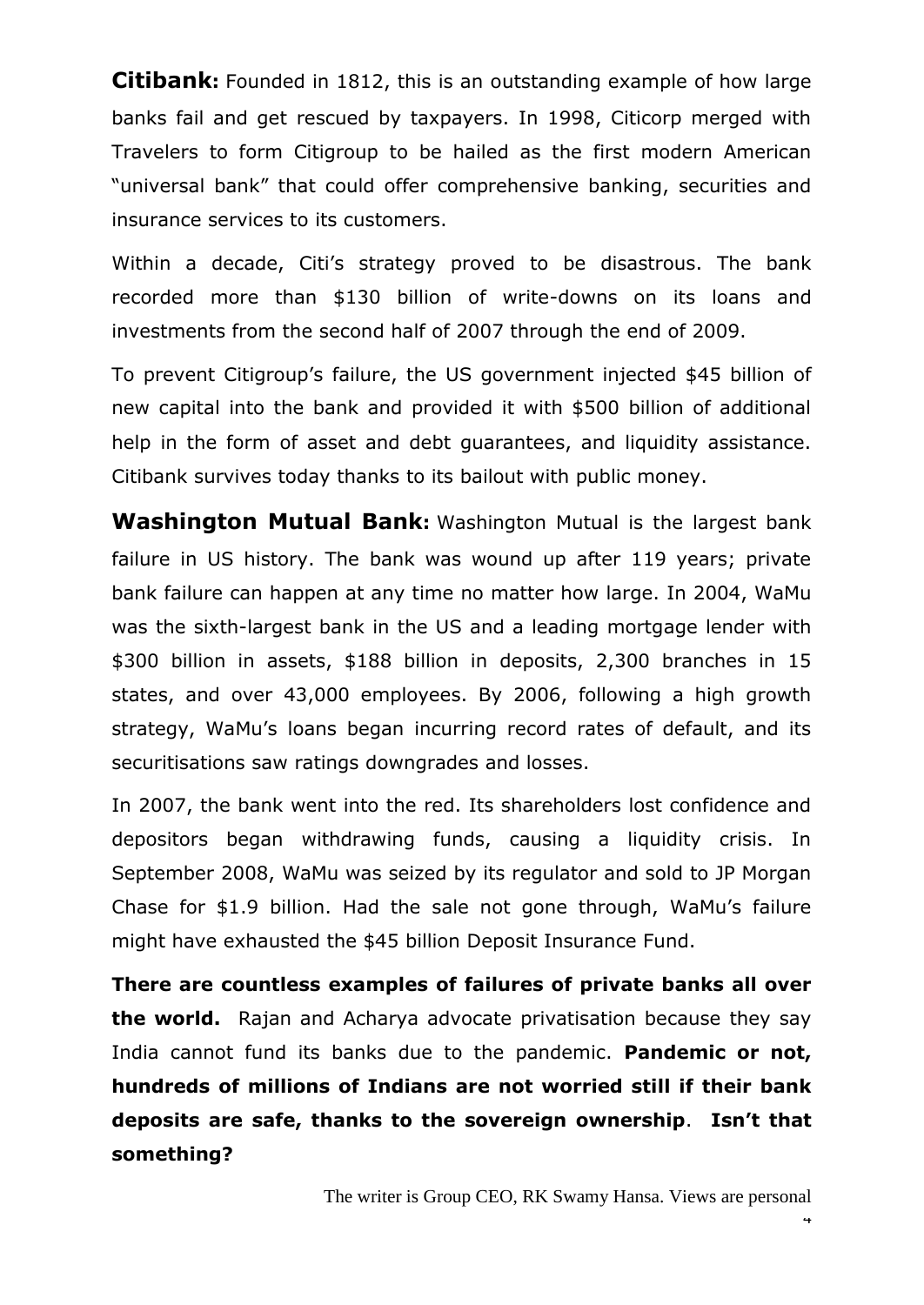### **Comments from AIBEA:**

From All India Bank Employees Association we fully endorse his views. AIBEA fought for nationalisation of Banks and achieved it not for any dogma but on a basic issue. In those days, so many private banks were getting closed and along with that, the Depositors were losing their hard earned savings.

To champion their case, AIBEA took it up. Initially Deposit Insurance Act came. We were not satisfied. We demanded nationalisation and protection for people's savings. Further we also wanted credit to needy sectors of the economy for India to develop while private banks were reluctant to grant loans to these sectors.

1969, Govt. relented and major banks were nationalised. 50 years are over and, despite all that are spoken against the public sector banks, no one can dispute the great contributions of PSBs in 1) safeguarding people's money, 2) giving loan to needy sector, 3) contributing to economic development. 4) ensuing direct and indirect employment in a big way.

During this 50 years, only private banks, even big ones, have collapsed. Hence there is no need for privatisation of banks.

## **Shareholders reject appointment of Sunil Gurbaxani as MD, CEO of Dhanlaxmi Bank**

**[Our Bureau](https://www.thehindubusinessline.com/profile/author/Our-Bureau-15447/) Mumbai | September 30, 2020 BUSINESSLINE**

Dhanlaxmi Bank's shareholders on Wednesday rejected the appointment of Sunil Gurbaxani as MD and CEO, with 90.4 per cent of the votes polled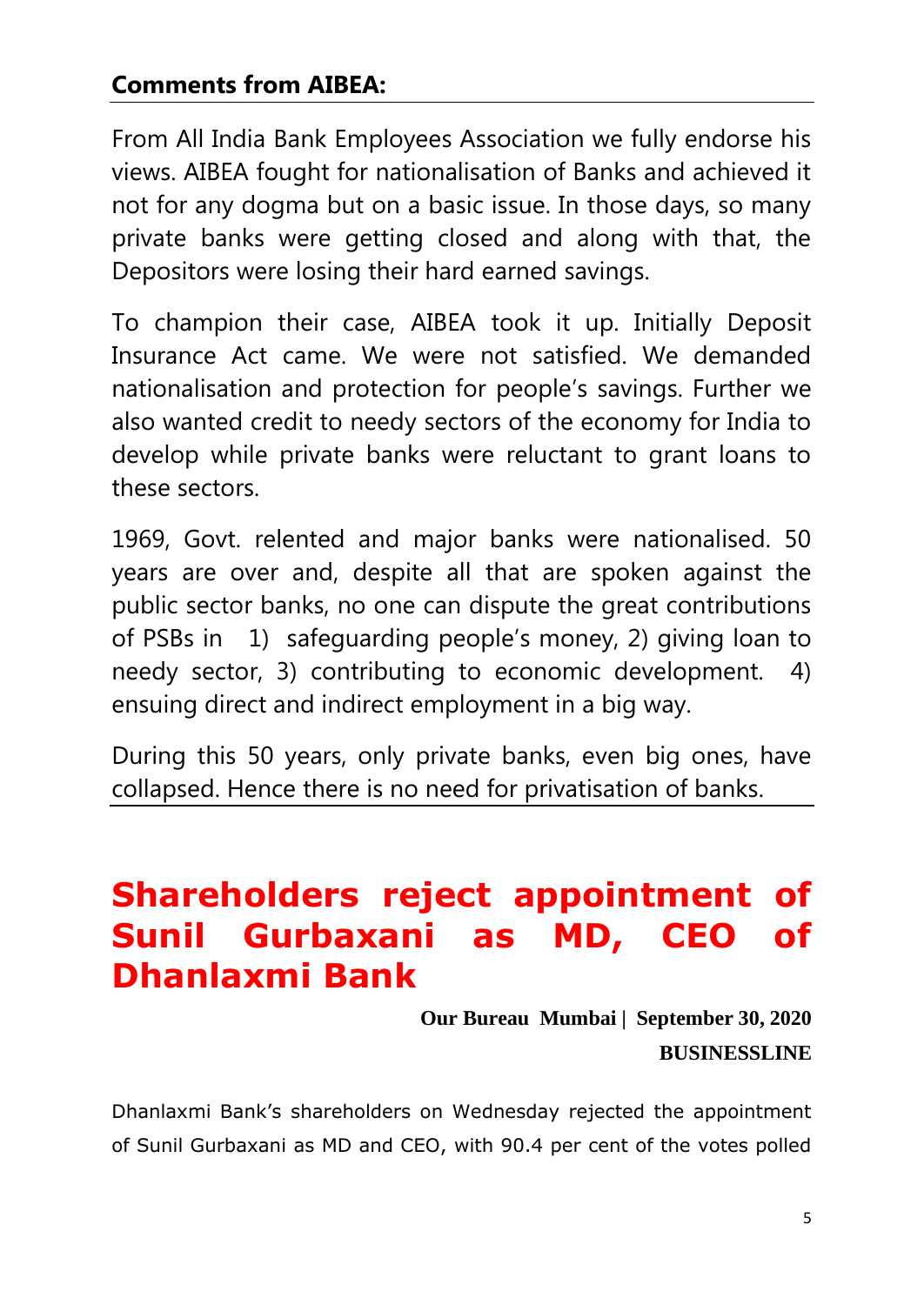being against the resolution seeking approval for his appointment at the Bank's 93rd annual general meeting.

Following this development, the Reserve Bank of India (RBI), which has two additional directors on the Board of the Thrissur (Kerala) based Bank, may set up a committee of directors to look after daily affairs of the Bank.

Out of the 10 resolutions which were put to vote, **only Gurbaxani"s appointment was not approved by the shareholders,** according to the Bank's regulatory filing.

#### Appointments approved

The nine resolutions that were approved with a majority of over 99 per cent of the votes polled included the appointment of five independent directors – Gopinathan CK, G Subramonia Iyer, Capt Suseela Menon R, G Rajagopalan Nair, and PK Vijayakumar; and to increase the authorised share capital (from Rs 300 crore to Rs 400 crore) and consequent alteration to the Memorandum of Association & Articles of Association of the Bank.

Sunil Gurbaxani's appointment as MD and CEO of Dhanlaxmi Bank on February 20, 2020 for three years came about three months after T Latha resigned the top position at the Bank on October 30, 2019.

A tug of war between Dhanlaxmi Bank's large individual shareholders with roots in Kerala and the new management, that is keen on roping in new shareholders, is apparently the reason the old-generation private sector bank is currently was a state of flux.

"If Reserve Bank of India does not effectively intervene in the affairs of this bank now, once again it will run into problems," said CH Venkatachalam, General Secretary**, All India Bank Employees" Association**, in a letter to RBI Governor Shaktikanta Das.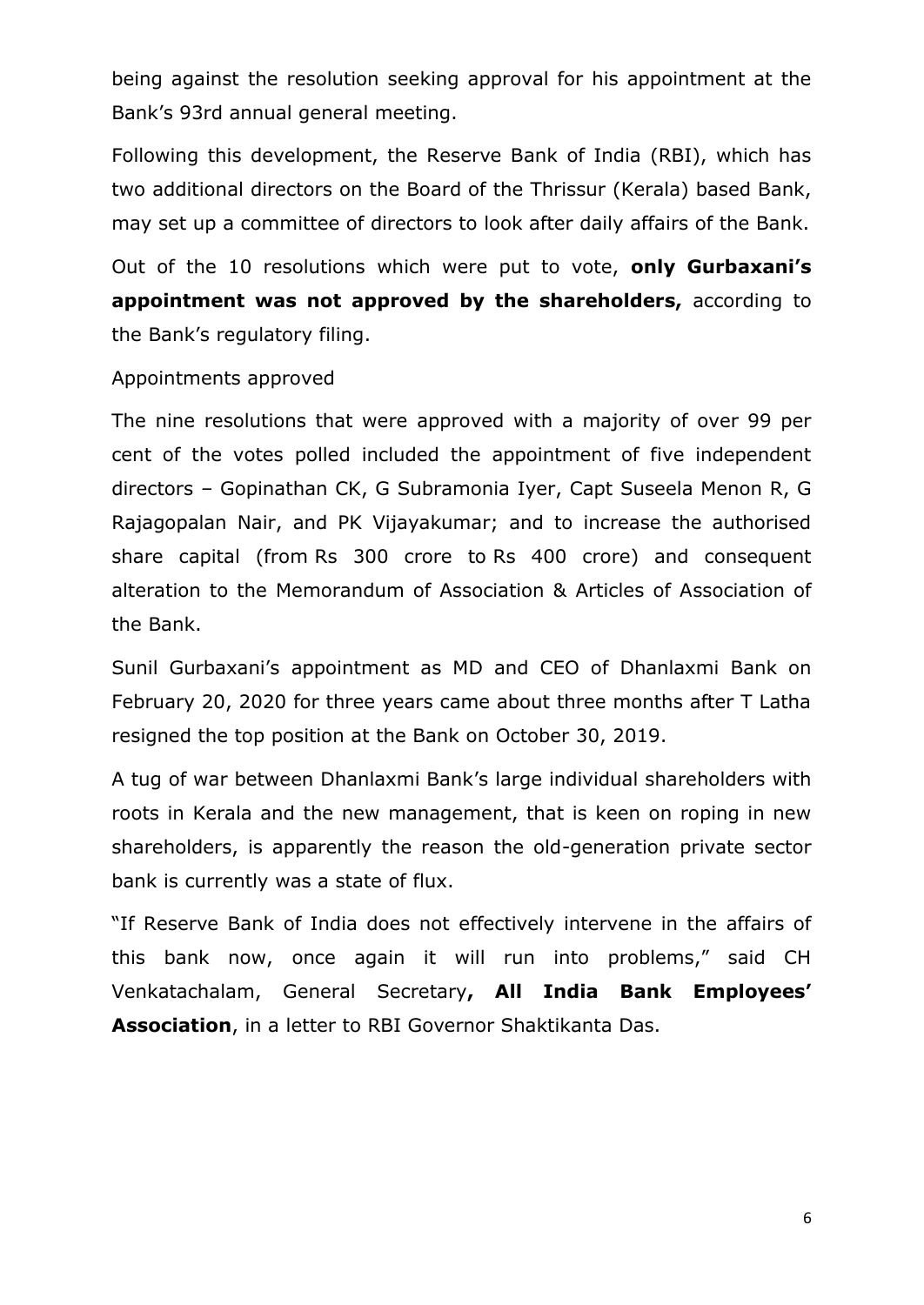## **After LVB, Dhanlaxmi Bank Also Sees Shareholders Voting Out Newly Appointed CEO**

**Small, older-generation private sector lenders with a regional identity are seeing rough times.**



**[K.T. Jagannathan](https://thewire.in/author/k-t-jagannathan) 30 9 20**



All of a sudden, old generation private sector banks are hitting the national headlines. Tamilnad Mercantile Bank (TMB), Lakshmi Vilas Bank (LVB) and now Dhanlaxmi Bank – all these small private sector lenders of very long standing have come into focus for all wrong reasons.

TMB – a bank promoted by members of the Nadar community – [occupied headlines a few days ago](https://thewire.in/banking/rs-100-crore-fine-on-standard-chartered-puts-spotlight-back-on-tamilnad-mercantile-bank) when the enforcement authorities multi-national Standard Chartered Bank was slapped with a penalty of Rs. 100 crore has for violation of the provisions of the FEMA (Foreign Exchange Management Act) in a case relating to unauthorised allocation of shares in the Tuticorin-headquartered TMB. Besides imposing the penalty on Standard Chartered Bank, the adjudicating authority under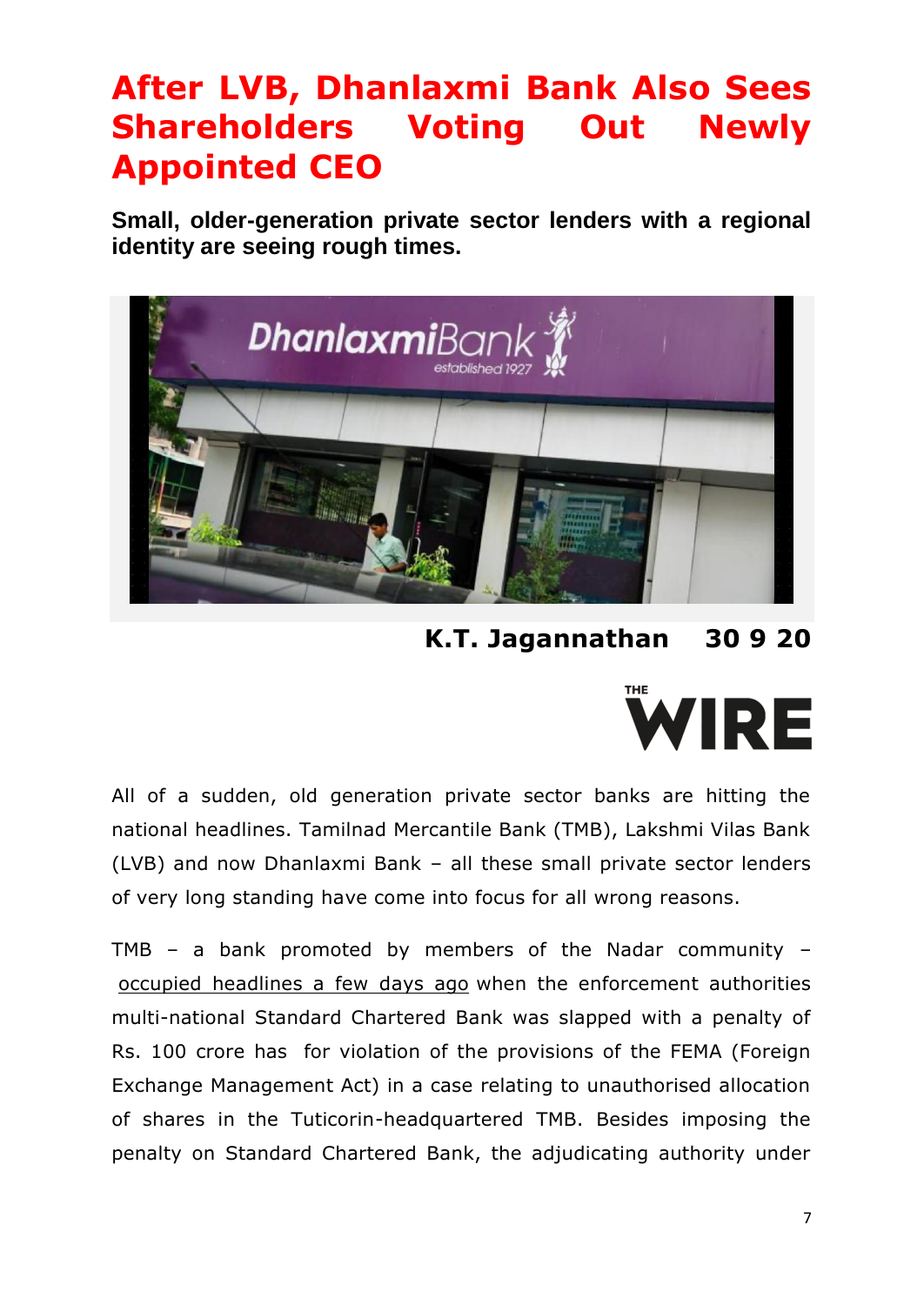FEMA also levied a fine of Rs 17 crore on TMB and Rs 35 crore on M.G.M. Maran, the former chairman of TMB.

Last week, the banking industry was stunned when shareholders threw out the resolutions relating to the appointment of its CEO and six others.

Now comes the news that the shareholders of Thrissur-based Dhanlaxmi Bank ousting its Managing Director and CEO, Sunil Gurbaxani, at the annual general meeting (AGM) of the bank on Wednesday. In the voting, 90.49% of the votes were polled against Gurbaxani. While voting out the resolution pertaining to his appointment, the shareholders, however, cleared all other resolutions at the meeting.

If what happened at LVB was unprecedented, the removal of an RBIcleared CEO by the Dhanlaxmi Bank shareholders is equally significant in the annals of the Indian banking industry.

The general-secretary of the **All-India Bank Employees" Association** (AIBEA), C.H. Venkatachalam, has said that Gurbaxani must go now that the shareholders have voted against him. Somewhere along, Venkatachalam said, the bank was led into the wrong direction. If this was allowed to continue, it could eventually lead to mismanagement, he added. He reckoned that the shareholders had done the right thing in removing Gurbaxani.

"They (old private banks) aren't big. They can't grow beyond. For, they need capital to grow," Venkatachalam said, articulating the predicament of the old generation private banks which came into being in a different time period and with a specific purpose.

Implanting the western banking concepts on them was not correct, he felt, adding that one possible option could be to merge them with the nationalised banks.

Major shareholders of the bank are reportedly upset with the way Gurbaxani led Dhanlaxmi Bank, with apparently a distinct bias towards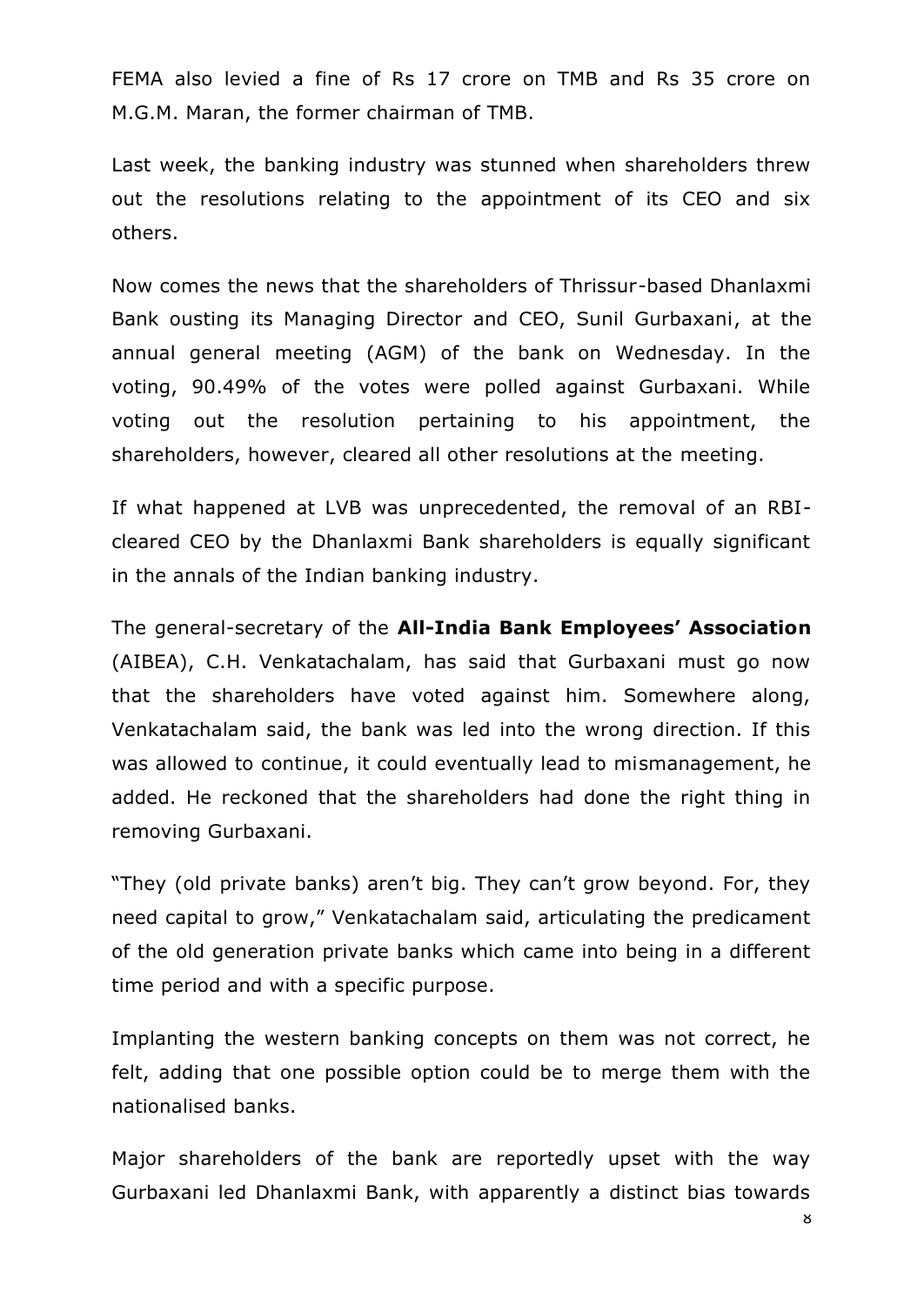investors from the "North Indian lobby". Like many of the older generation private banks, Dhanlaxmi has an identity of its own, which is strongly rooted to its Kerala origins.

Shareholders somehow fear that this identity will get lost under the current management dispensation. Hence, they seem to have shown the door to Gurbaxani, who assumed office as CEO in February 2020. A veteran banker, he has 35 years of experience with the State Bank of Bikaner & Jaipur (now State Bank of India), and Axis Bank.

The Reserve Bank of India appears to have been appraised of matters. Only yesterday, on Tuesday, the Reserve Bank of India (RBI) appointed one of its officers on the board of Dhanlaxmi Bank for a period of two years from September 28. And earlier last week, the central bank asked the board of Dhanlaxmi Bank to terminate the services of P. Manikandan, chief general manager – an unprecedented step. The banking regulator was reportedly extremely unhappy with his interference in board matters.

Since June, the bank has seen a series of exits. Sajeev Krishnan, parttime chairman and independent director, was the first to go. Krishnan had joined the Kerala-headquartered bank in February 2018 for a threeyear spell. He had around eight months left in his term. Two more resignations followed. The two were: K.N. Murali, independent director, and G. Venkatanarayanan, an additional director. Following their exit, the bank had appointed new board members. These include P.K. Vijayakumar, G. Rajagopalan Nair, G. Subramonia Iyer and Suseela Menon.

As of March 2020, prominent investors in the bank include: B. Ravindra Pillai (10%), Gopinathan C. K. (7.5%) and Kapilkumar Wadhawan (5%). Foreign portfolio investors hold 11.4%. This is according to a bank filing with the BSE.

The AIBEA, had, in fact, sought the RBI to intervene and carry out course correction. "In the beginning of this year, the top management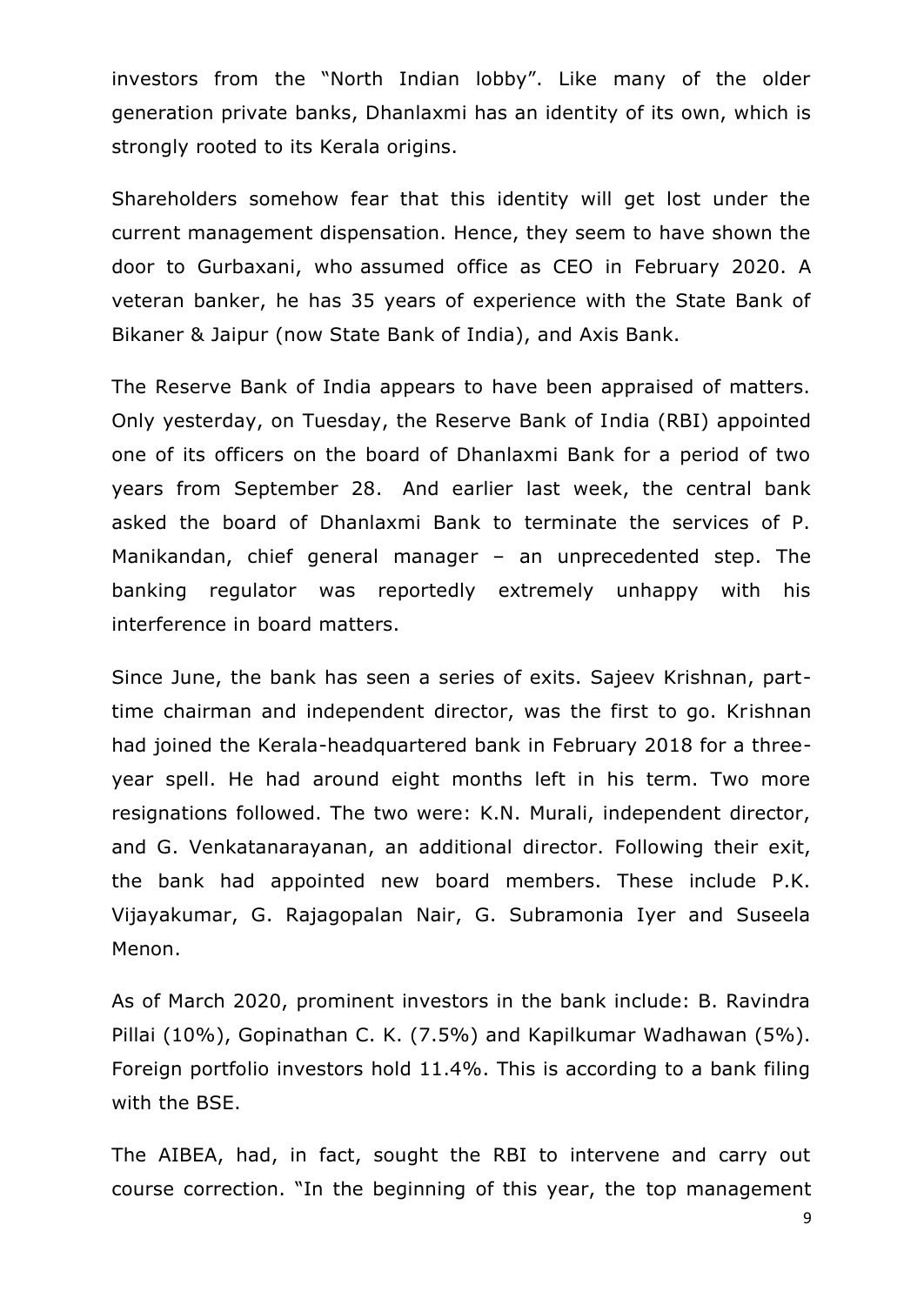has changed, and, in the recent months we are concerned to observe that perhaps the bank once again is heading in the wrong direction," it said in a recent letter to the RBI. "Instead of consolidating the gains and further strengthening the bank, we observe that efforts are on to change the business profile, which is bound to land the bank into difficulties," it added.

Small is beautiful, it is often said. But small is posing problems to these older generation private banks. Scale requires fresh capital. But the shareholders of the original kind don't have the capacity to bring in fresh funds to push growth in a highly competitive environment. Clearly, the big guys have an advantage here. So how to navigate without losing one's identity? That is easier said than done for these so-called old generation private banks.

## **LVB redux: Dhanlaxmi Bank shareholders oust MD and CEO Sunil Gurbaxani**

**After last week's ouster of directors, including the interim CEO and statutory auditors, by shareholders of Lakshmi Vilas Bank, a similar event plays out at Kerala-based Dhanlaxmi Bank.**

#### **[Dinesh Unnikrishnan](https://www.moneycontrol.com/author/dinesh-unnikrishnan-9101/) 30 9 2020**

# moneycontrol

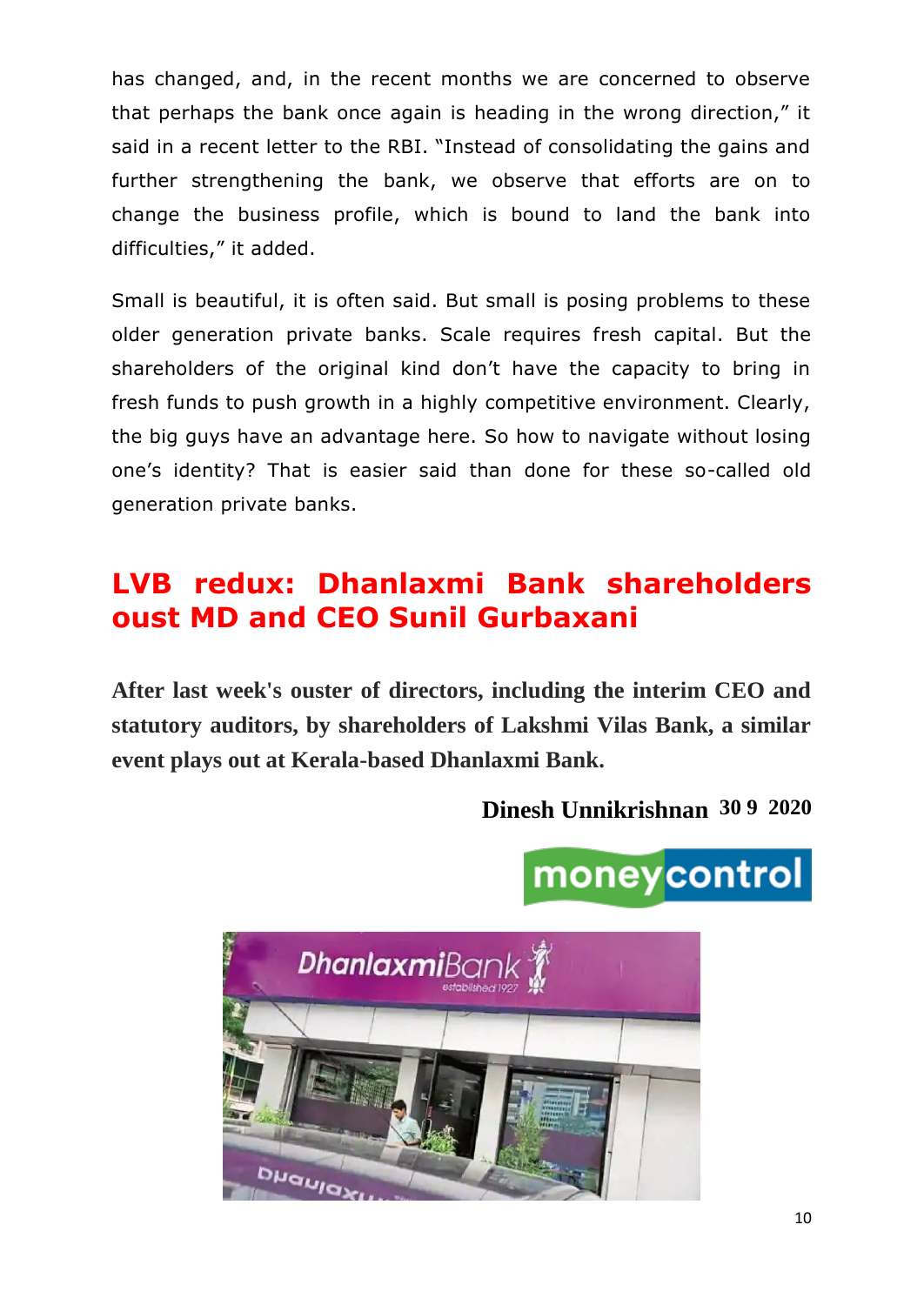Shareholders of Thrissur-based [Dhanlaxmi Bank](https://www.moneycontrol.com/india/stockpricequote/banks-private-sector/dhanlaxmibank/DB01) have ousted the Managing Director and CEO, Sunil Gurbaxani, at the annual general meeting (AGM) of the bank on Wednesday.

Over 90 percent of the votes were polled against Gurbaxani's appointment, according to people familiar with the development.

On Tuesday, [Moneycontrol reported](https://www.moneycontrol.com/news/business/rift-at-the-top-may-reflect-in-dhanlaxmi-banks-agm-tomorrow-5900231.html) that a section of shareholders could vote against the CEO, Sunil Gurbaxani.

According to persons familiar with the development, major shareholders of the bank were unhappy with Gurbaxani's favourable approach to investors from the "North Indian lobby". These shareholders feared that the bank would lose its Kerala identity and, hence, wanted to oust Gurbaxani from the bank and bring in a more 'fit and proper' candidate.

Gurbaxani assumed office as CEO in February 2020. A veteran banker, he has 35 years of experience with the State Bank of Bikaner & Jaipur (now State Bank of India), and Axis Bank.

The shareholders' move is significant since the removal of an RBIappointed CEO is rare and could lead to a management crisis.

Recently, bank employee union, **AIBEA**, had written to the RBI seeking the regulator's intervention in the bank. "We have already written to the RBI. The RBI should remove the CEO in the backdrop of voting results and appoint a more fit and proper person," said C H Venkatachalam, general secretary of **AIBEA.**

On Tuesday, the Reserve Bank of India (RBI) appointed one of its officers on the Board of Thrissur-based Dhanlaxmi Bank for a period of two years from September 28, the bank informed the stock exchanges.

The RBI has appointed D K Kashyap, General Manager, Reserve Bank of India, Bengaluru Regional Office, as Additional Director on the Board of the Bank, the lender said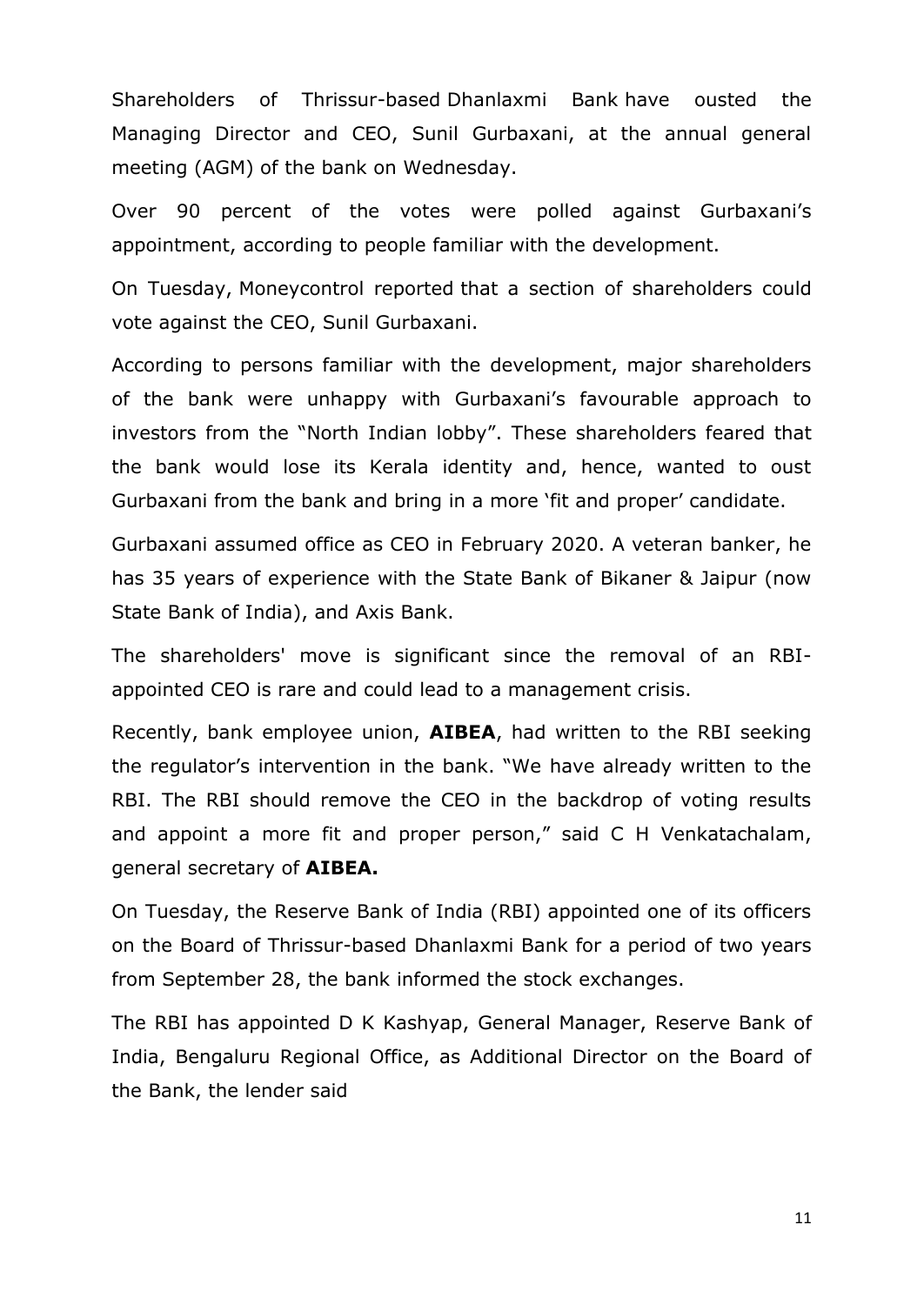As of March 2020, prominent investors in the bank include B Ravindra Pillai (10 percent), Gopinathan C K (7.5 percent) and Kapilkumar Wadhawan (5 percent). Foreign portfolio investors hold 11.4 percent.

Last week, the RBI had written to the bank's Board seeking termination of a key executive—one chief general Manager, P Manikandan.

It was an unprecedented move for the banking regulator to intervene in the matter of a CGM-level officer. But the regulator was upset about the non-adherence to the highest standards of corporate governance and Manikandan's alleged involvement in board matters, according to persons familiar with development. The RBI had received complaints against this officer, they said.

The RBI was alerted by a series of exits from Dhanlaxmi's Board since June. The first one was on June 29 when Sajeev Krishnan, part-time chairman and independent director, quit. Krishnan had joined the Keralaheadquartered bank in February 2018 for a three-year spell. He had around eight months left in his term.

The other two were KN Murali, independent director, and G Venkatanarayanan, an additional director. Both resigned with effect from June 29, 2020, before their terms came to an end. Murali joined the bank nearly a year and a half ago while Venkatanarayanan joined only a few months ago.

Following these exits, the bank had appointed new Board members. These include P K Vijayakumar, G Rajagopalan Nair, G Subramonia Iyer and Suseela Menon R, also as additional directors (Independent Category) to the Board.

Shareholders voted in favour of all other appointments at the AGM.

Last week, [Lakshmi Vilas Bank shareholders](https://www.moneycontrol.com/india/stockpricequote/banks-private-sector/lakshmivilasbank/LVB) ousted seven directors including the interim CEO and statutory auditors. Shareholders were unhappy about the way the Board and the management function and the deteriorating financial situation of the lender. Following this, the RBI appointed a three-member committee of directors to oversee the daily functions of the bank.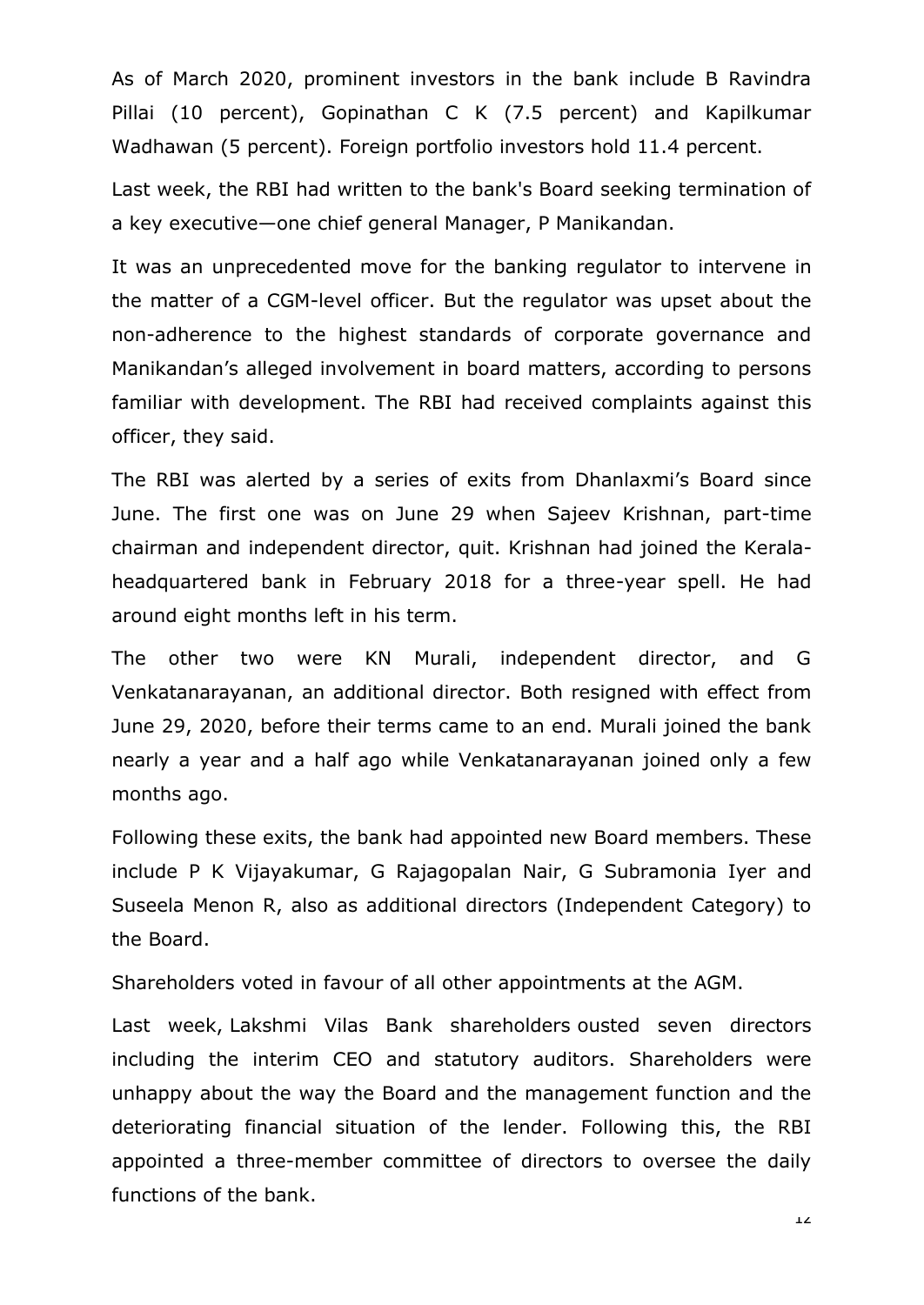Dhanlaxmi Bank posted a 69 percent decline in net profit at Rs 6.09 crore for the first quarter ended June 2020 due to higher provisioning.

The bank had registered a net profit of Rs 19.84 crore during the same quarter of the previous fiscal.

On a sequential basis, however, its net profit in the quarter under review increased from Rs 2.6 crore in the March 2020 quarter.

Total income during April-June 2020 increased to Rs 278.62 crore from Rs 256.75 crore in the year-ago period, the lender said in a regulatory filing.

## **"Put RBI under Prompt Corrective Action for effective sectoral control"**

**By [IANS](https://newsd.in/author/ians/)** :Wed 30th September 2020

By Venkatachari Jagannathan

INDO ASIAN NEWS SERVICE

Chennai, Sep 30 (IANS) With bank after bank in private sector getting into problems, the latest being the Lakshmi Vilas Bank (LVB), the efficacy of Reserve Bank of India (RBI) as the sectoral regulator will soon be a question mark, said a top leader of a large bank union.

"The way things are coming out in private sector banks, RBI is not able to control or unwittingly becomes a party to it, its efficacy will soon be a question mark," C.H. Venkatachalam, General Secretary, All India Bank Employees' Association (AIBEA) told IANS.

"It is time the central government thinks of putting RBI under Prompt Corrective Action to really make an effective tool to control Banks," he added.

Citing the happenings in the 93-year old LVB, Venkatachalam said its bad loans leapt from just about two per cent in 2017 to 25 per cent in 2020.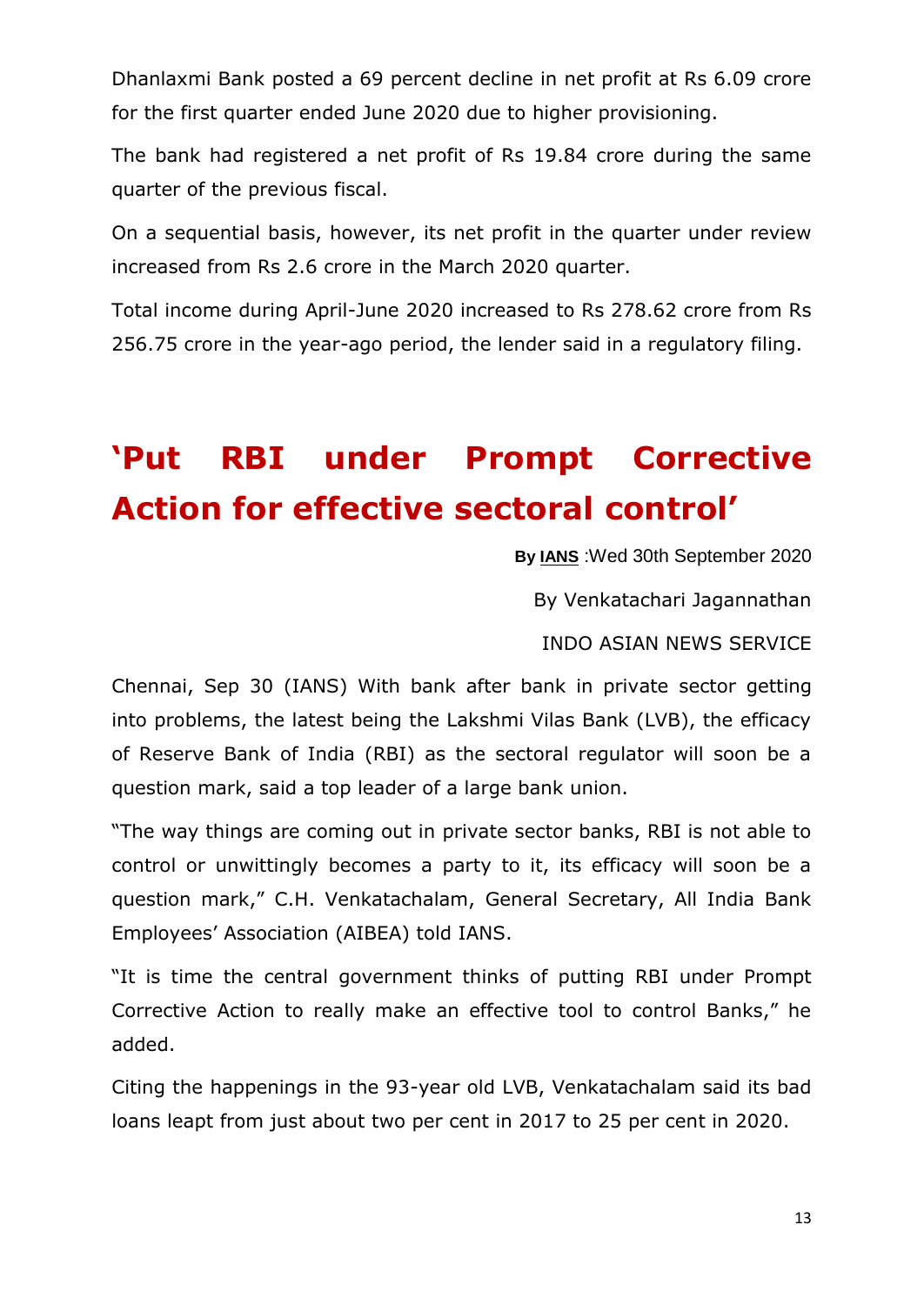"The fact that the Bank was going in the wrong way could be visible even to a layman. How all these things and deteriorating health of the Bank was not seriously taken note of by RBI and its nominee Director," Venkatachalam wondered.

He said, the RBI has access to everything going on in every Bank and under its very nose, many things are happening in many Banks.

"Not long ago, one RBI nominee director used to raise questions on the happenings in the bank. But later the RBI nominee directors remained silent," R. Subramanian, former General Secretary of the Lakshmi Vilas Bank Officers' Association and who retired from the bank as Senior Manager told IANS.

He has moved the Madras High Court to direct the Central government, RBI and the Securities and Exchange Board of India (SEBI) to suspend LVB's board and appoint an administrator.

"Strangely, the nominees of the RBI on the LVB Board have not raised any concern or red flag despite the happenings in the bank," Subramanian, 67, told IANS.

In his petition, Subramanian, who was the General Secretary of the Lakshmi Vilas Bank Officers' Association, and retired from the bank in 2013 as a senior manager, said that he had sent a representation to the Centre, and the RBI, "bringing to their notice the mismanagement and misleading disclosures to the general public for taking appropriate action but these have not been considered".

He contended that the mismanagement has resulted in gross nonperforming assets (NPA) leaping from 2.67 per cent in 2017 to 15.30 per cent in 2019 and stretching to 25.39 per cent in March 2020.

"Any such increase in gross NPA could not be justified as a common occurrence in the banking industry. This evidences quick mortality of advances and the options of the bank made against the guidelines of the RBI and the SEBI," Subramanian argued.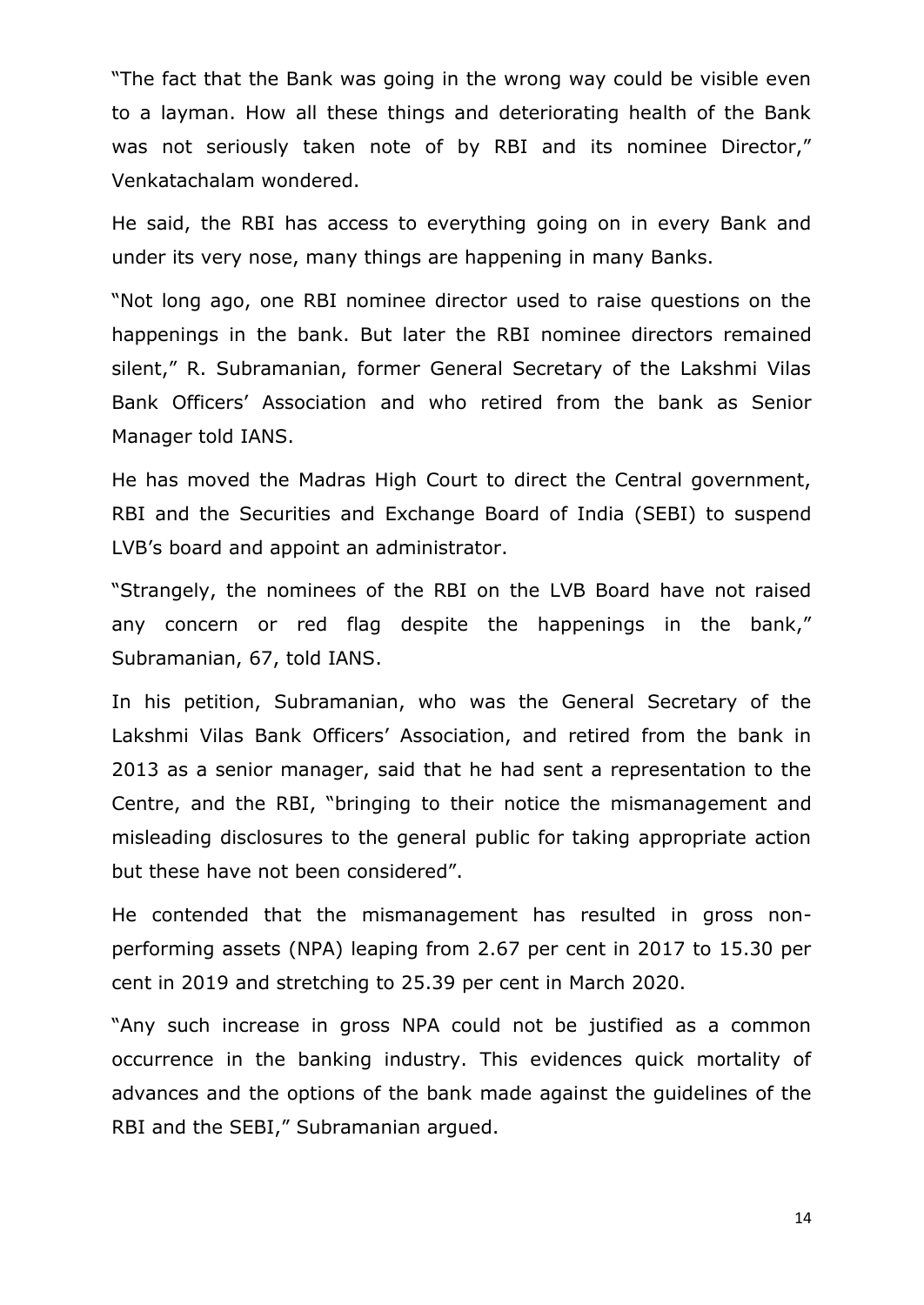―I submit that the total deposits in the respondent bank, as on March 31, 2020, are Rs 21,443 crore. But there is no safety for the deposits made by general public as per the information available in the public domain and qualified statements of the statutory auditors of the bank in the balance sheet," he said.

Subramanian said the unions have brought the happenings in the bank to RBI earlier, but nothing happened.

In his petition Subramanian said the loss to the bank is due to bad advances extended Religare, Star agri, products, Talwalker,ACox and Kings, Coffee Day amounting to about Rs 1,200 crores violating corporate governance.

LVB had extended big advances to Religare, Jet Airways Group, Cox and Kings, Nirav Modi Group, Coffee Day (relate to the questionable agri loans extended violating the established norms and RBI guidelines) and others to the tune of about Rs 2,000 crore, he said.

Subramanian also said in his petition that the bank did not curtail its expenditure.

**"RBI did not know how Nirav Modi could play with the Banks.A RBI did not know how Vijay Mallya was playing with the banks. RBI did not know the affairs of YES Bank. RBI did not notice anything wrong when Dhanlaxmi Bank was not doing well.A RBI did not notice anything wrong when Global Trust Bank was doing so many unscrupulous things and which were brought to their notice by RBI auditors themselves," Venkatachalam said.**

―**In the same way, RBI does not appear to be knowing what is happening in LVB. If they really did not know what was happening in all these Banks, then it is not the RBI it was meant to be. If they knew all these things and still did not take drastic and timely steps, then RBI has no meaning," Venkatachalam added.**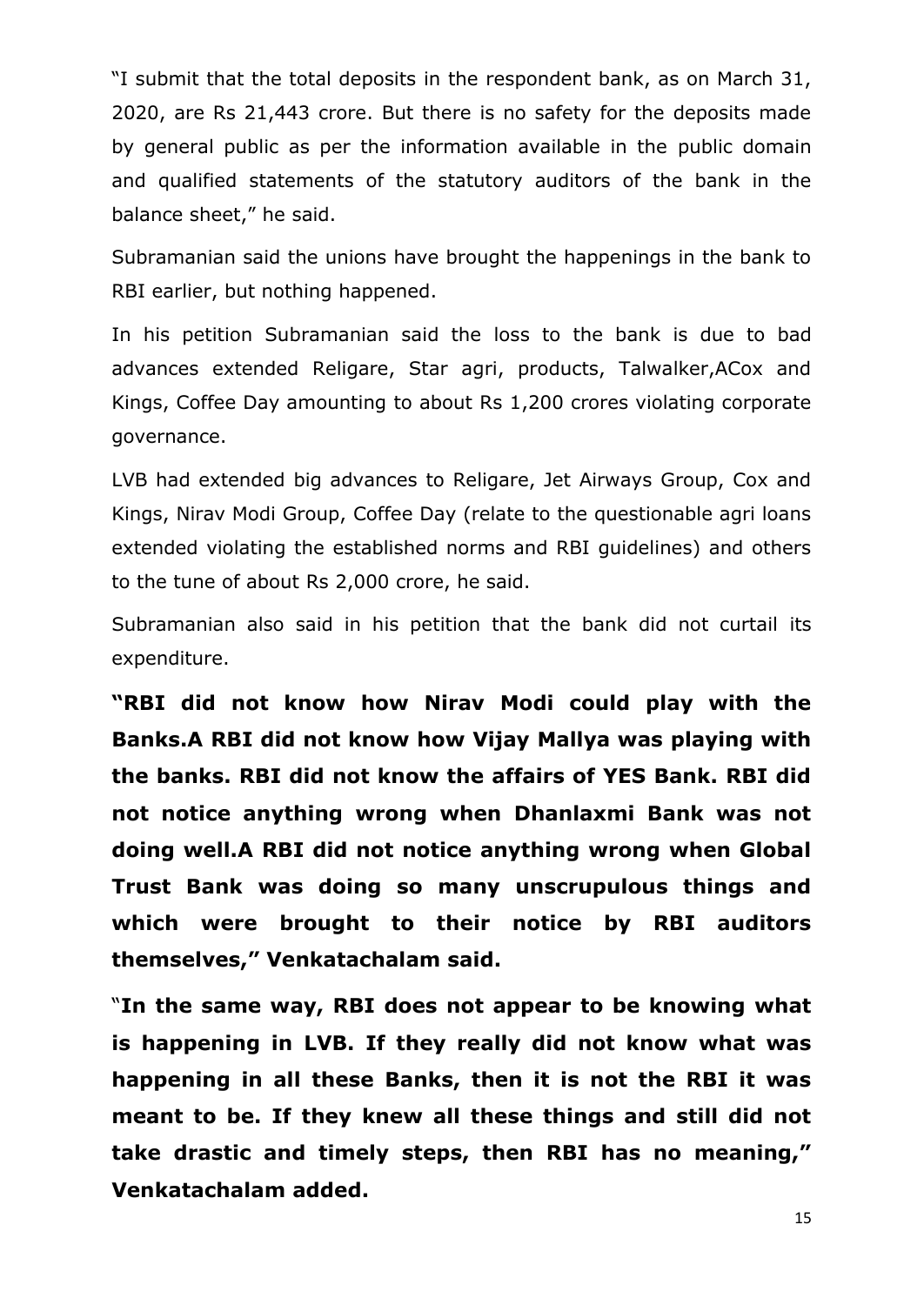

## **ALL INDIA BANK EMPLOYEES' ASSOCIATION**

**Central Office: "PRABHAT NIVAS" Regn. No.2037 Singapore Plaza, 164, Linghi Chetty Street, Chennai-600001 Phone: 2535 1522 Fax: 2535 8853 Web: www.aibea.in M-98400 89920 e mail ~ chv.aibea@gmail.com & aibeahq@gmail.com**

**AIBEA/GS/2020/192 30-9-2020** 

**Shri Shaktikanta Das, Governor, Reserve Bank of India, Mumbai.**

Dear Sir,

### **Reg: Affairs of Dhanlaxmi Bank Ltd.**

This is in continuation of our letter addressed to you on 26<sup>th</sup> instant regarding the affairs of Dhanlaxmi Bank Ltd.

We are happy to observe that the matter has reached you and received your attention also. We thank you for the same.

We take note that one more RBI Nominee, Mr D K Kashyap, General Manager of Bangalore office has been appointed as Director on the Board of Dhanlaxmi Bank on 28<sup>th</sup> instant for a period of 2 years. We hope that this will strengthen the effective monitoring and control by RBI on the affairs of the Bank in the coming period ahead.

We look forward to the same as Dhanlaxmi Bank cannot afford any repeat of what happened during 2008-2012 during the period of Mr. Amitabh Chaturvedi. Our earlier letter to you was only on this apprehension that the present Managing Director Mr. Sunil Gurbuxani is also moving in the same direction.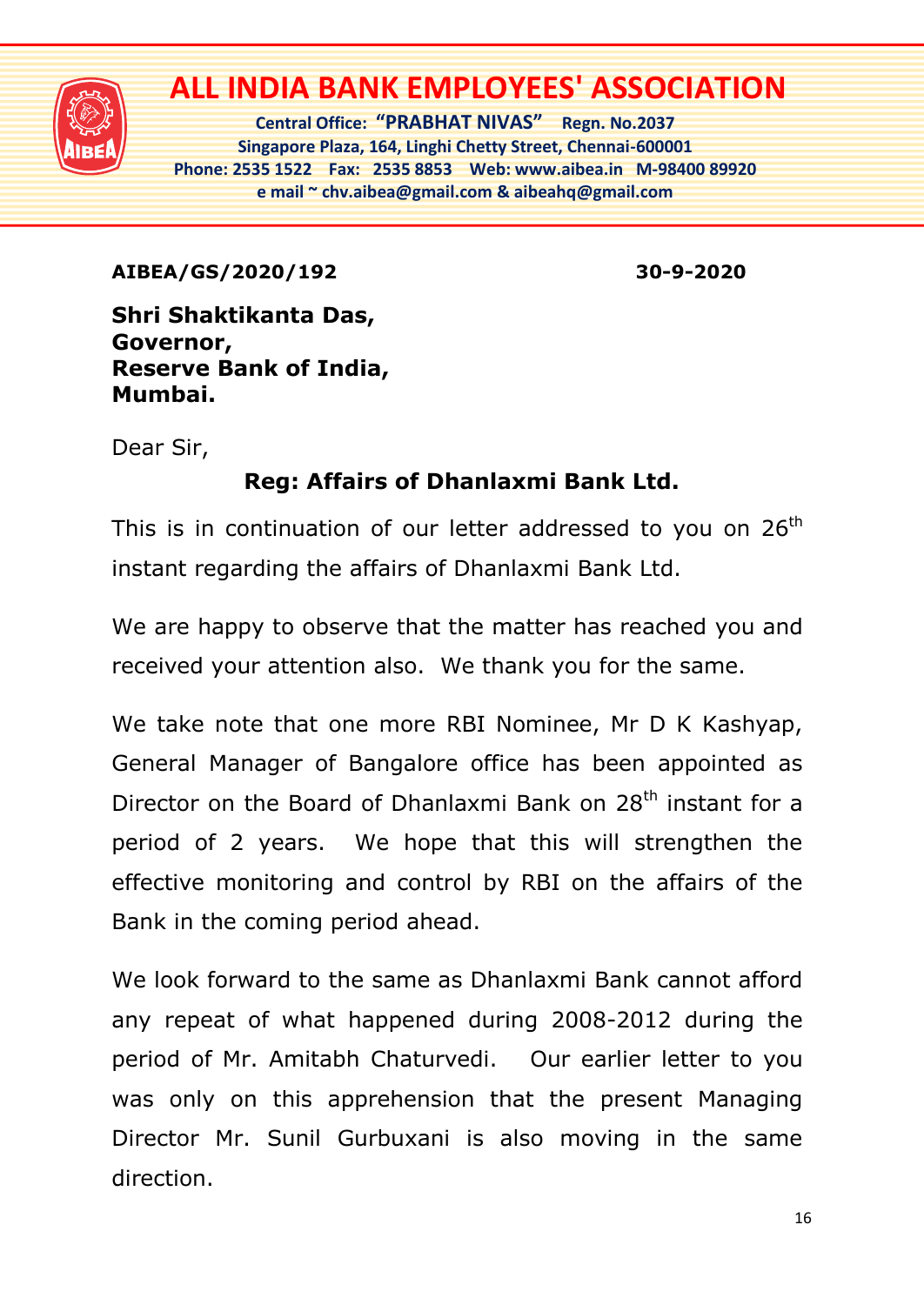As though confirming our apprehension, we learn that today in the Annual General Meeting of Dhanlaxmi Bank, the Resolution proposing to appointment Mr. Gurbuxani as MD & CEO of the Bank was voted against, 9.5% in favour and 90.5% against it while all other Directors have been approved with 99% in favour.

Thus the shareholders have overwhelmingly rejected Mr Gurbuxani to continue in office or to run the Bank any further.

We strongly suggest and fervently hope that while appointing a new Managing Director and CEO, the RBI would keep the entire background and context in view and the new MD & CEO would be someone who is familiar with this Bank, its customers, its Depositors, its shareholders and its nine decades of existence.

Let there be no more experiments with this Bank.

Thanking you,

Yours faithfully,

Would

**C.H.VENKATACHALAM GENERAL SECRETARY**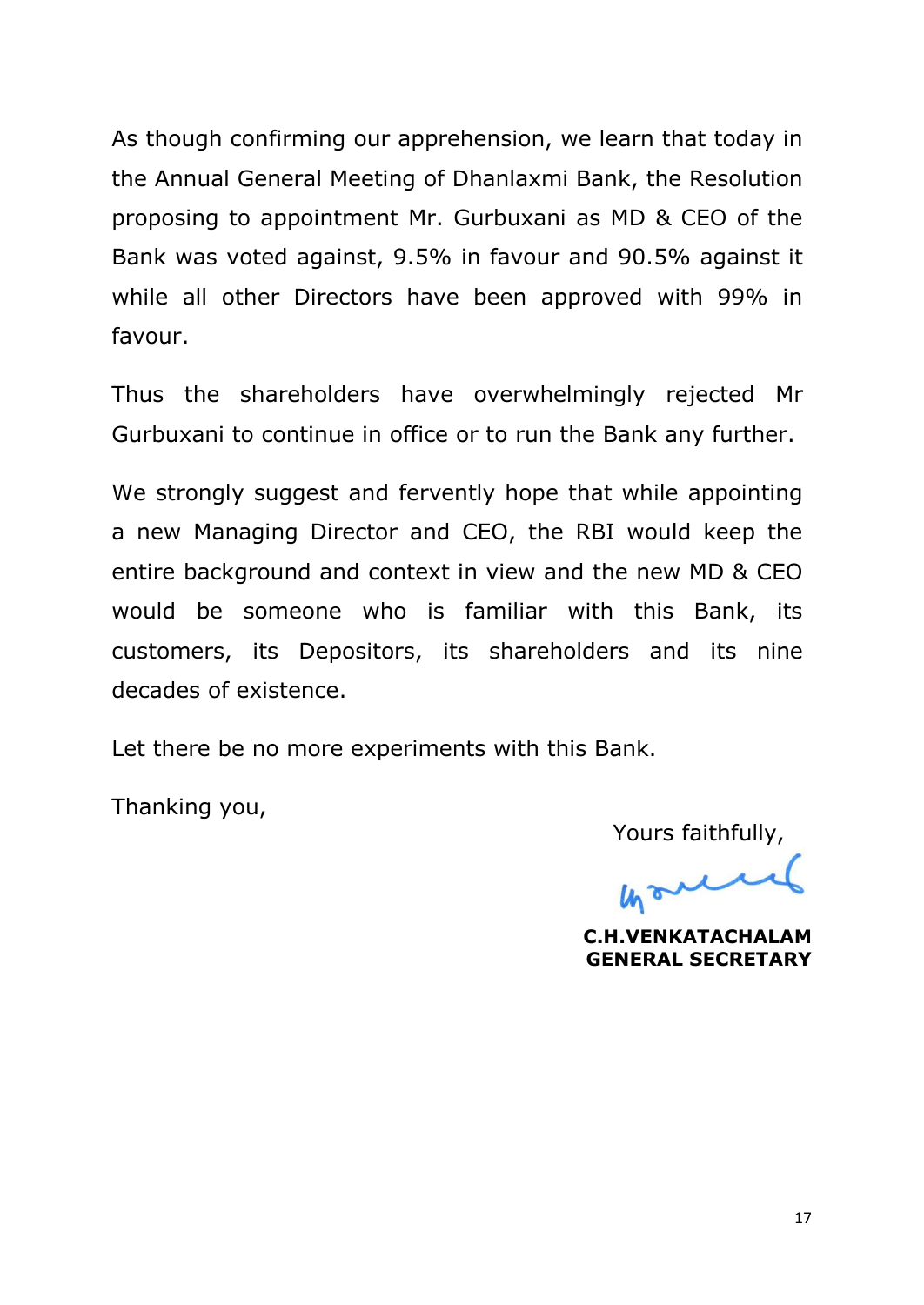# **Centre"s fiscal deficit may skyrocket to 9% of GDP this year; these twin issues weigh on govt"s coffers**

[Samrat Sharma](https://www.financialexpress.com/author/samrat-sharma/) | September 29, 2020 THE FINANCIAL EXPRESS

*While the budgeted fiscal deficit in the year was Rs 8 lakh crore, an additional deficit of Rs 9.8 lakh crore is projected due to various shortfalls and expenditure*

*Given the fact that states have been at the forefront of the control and fight against the pandemic, their fiscal deficit is projected to increase by as much as 1.6% over the budget estimate of 2.8% to 4.4% of the country's GDP*

India's fiscal deficit may touch 9 per cent of GDP in the current fiscal year 2020-21, on the back of the twin issues of revenue loss and higher spending due to the pandemic. The fiscal deficit in the current year is estimated to be Rs 17.8 lakh crore, according to a report by Care [Ratings.](https://www.financialexpress.com/market/stock-market/care-ratings-ltd-stock-price/) While the budgeted fiscal deficit in the year was Rs 8 lakh crore, an additional deficit of Rs 9.8 lakh crore is projected due to various shortfalls and expenditure. It is estimated that the government will bear a burden of Rs 5.9 lakh crore as a shortfall in tax revenue and Rs 3.8 lakh crore as an additional expenditure.

Given the fact that states have been at the forefront of the control and fight against the pandemic, their fiscal deficit is projected to increase by as much as 1.6 per cent over the budget estimate of 2.8 per cent to 4.4 per cent of the country's GDP. The states have the onus to effectively implement restrictions to contain the spread of coronavirus while keeping the wheels of the economy moving.

Taken together, the combined fiscal deficit in the current year could increase by as much as 7 per cent over the budget estimate. Care Ratings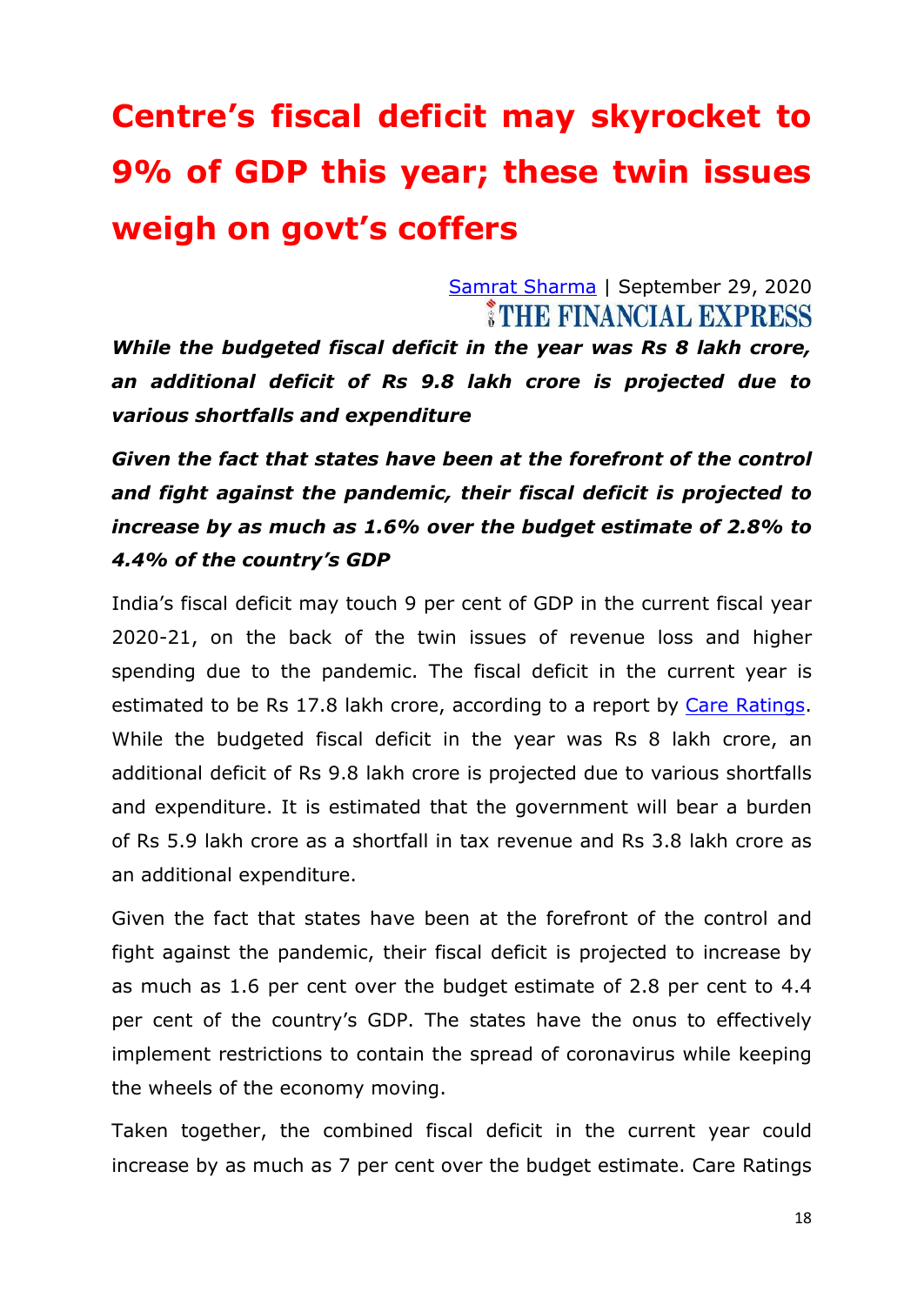has expected the combined fiscal deficit to be around 13 per cent, that too, when the Rs 97,000 cr of direct borrowing by states is not being treated as fiscal deficit.

Meanwhile, the states and UTs had presented their budgets for 2020-21 before the coronavirus pandemic spread in the country. Therefore, the projections made were based on normal conditions and positive economic growth during the year. However, given that economic activity is unlikely to revert to pre-lockdown levels in the current financial year, there would be a divergence in revenues and expenditure of states from what was budgeted.

**Q2 results: Banks to see muted growth, signs of some stress**

## [Surabhi](https://www.thehindubusinessline.com/profile/author/Surabhi-16082/) Mumbai | September 29, 2020 **SINESS**

#### *Temporary reprieve with SC adjourning loan moratorium hearing to Oct 5*

Banks seem to have got a partial reprieve for now, with the Supreme Court adjourning the hearing on the loan moratorium to October  $5 - as$ an unfavourable verdict could have impacted their operating profits and Q2 results.

Most companies are working on their results for the quarter ended September 30, 2020, and the end of the loan moratorium and debt restructuring is expected to have some impact even as lending growth has remained muted.

Aditya Acharekar, Associate Director, CARE Ratings, said: "Depending on the Supreme Court verdict, banks may have to take a hit but it would depend on how it gets implemented."

The Centre has indicated to the SC that it is at an advanced stage in reaching a decision on the interest in the loan moratorium period.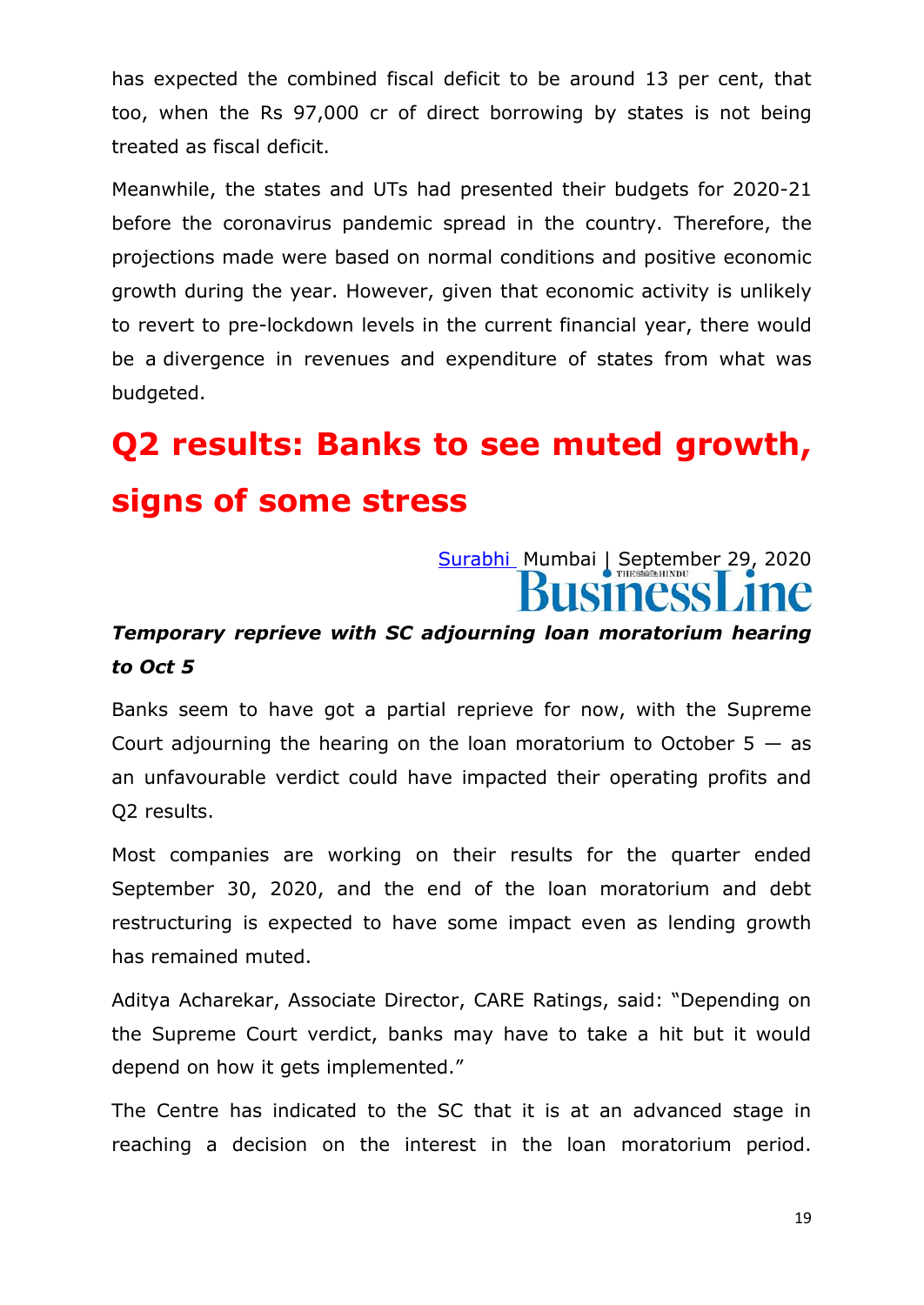Analysts had said an unfavourable verdict would have impacted banks and financial institutions by about Rs.8,000 crore.

#### **"Low cumulative burden"**

―Waiving interest (on interest) during moratorium period (if Supreme Court outcome is unfavourable) will barely lead to a cumulative burden of Rs.7,500 crore to Rs.8,000 crore for the industry  $-$  including about Rs.2,000 crore for private banks and small finance banks, about Rs.2,000 crore for public sector banks and Rs.3,500 crore for NBFCs and housing finance companies," ICICI Securities said in a recent report.

"This would mean a drag of a meagre seven basis points on RoAs and an impact of less than 4 per cent of operating profit of 2019-20," it added.

―Growth will continue to be subdued as banks will focus on collections and Covid-related uncertainties still remain. With capital buffers not very high, public sector banks will have to conserve capital. There will be some stress with the moratorium ending and restructuring allowed but it may not be visible right away in NPA numbers, although SMA numbers may show a rise. Indications are that 5-7 per cent of the portfolio would go for restructuring," added Acharekar.

A report by BNP Paribas noted that the restructured book for banks should not be a concern and could be in mid-to-low single digits as a percentage of total advances for large private banks.

Faced with continued economic uncertainty, it is expected that many banks will also continue to provide for Covid-19 related provisions in the second quarter as well, keeping provisions further elevated.

## **RBI excludes 6 PSBs from Second Schedule of RBI Act**

**A bank mentioned in the Second Schedule of the Reserve Bank of India Act is known as 'Scheduled Commercial Bank'. These six banks merged with other public sector banks (PSBs) with effect from April 1.**